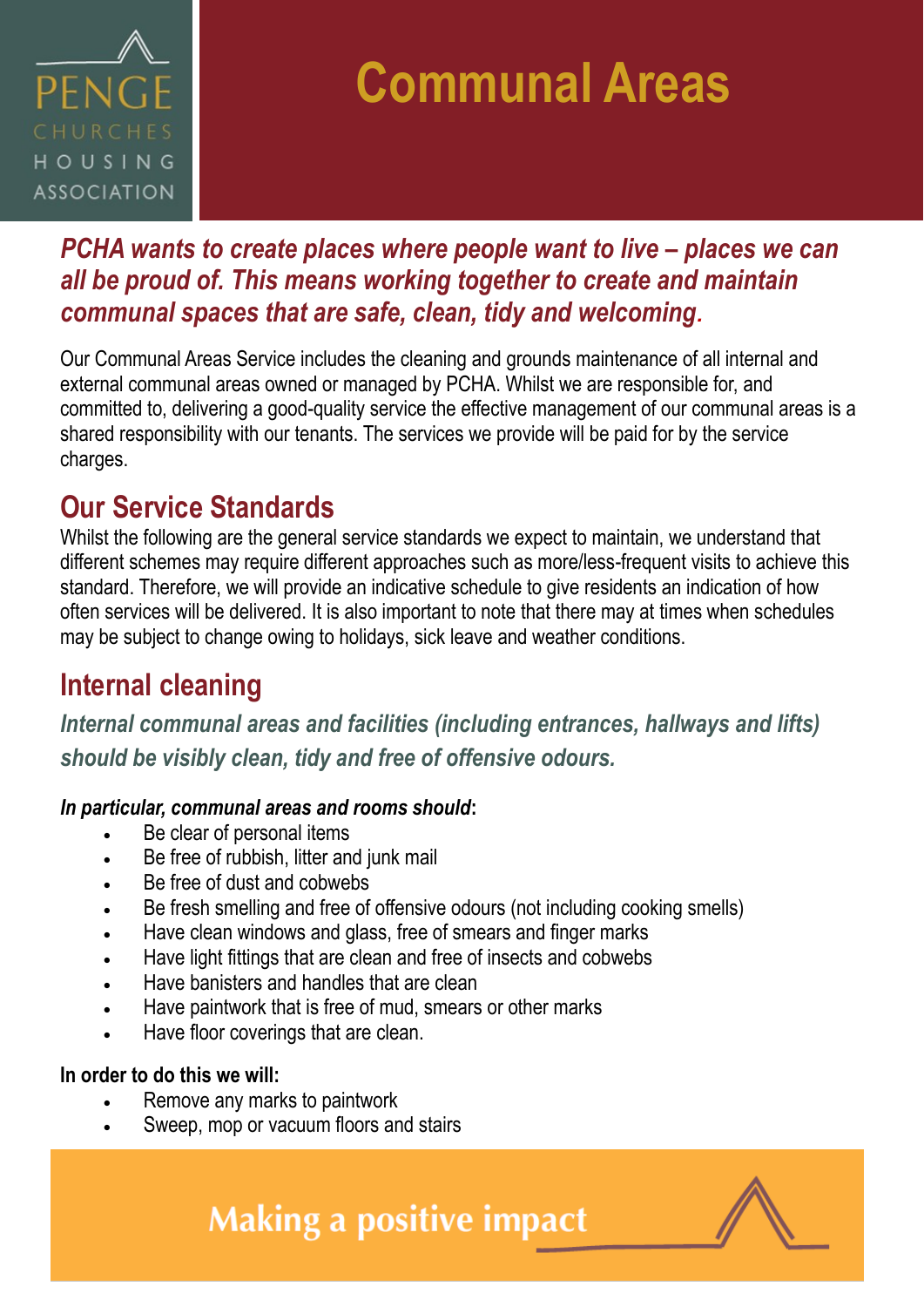

# **Communal Areas**

- Clean handles to communal doors, banisters, railings and handrails with anti-bacterial solution
- Dust/wipe all window sills and skirting boards
- Remove all cobwebs
- Sweep communal entrance door mats and mat wells
- Clear any marks on all communal doors, door plates and windows
- Clean all communal windows regularly
- Clean any communal facilities
- Remove any personal items after 7 days.

## **External cleaning**

#### *External communal areas should be clean, tidy and free of litter*

#### *In particular, external communal areas should***:**

- Be free of litter, graffiti, animal faeces and bulk items
- Have paths, car parks and other communal areas that are clear and free of leaves, weeds and moss
- Have bin areas that are tidy with all rubbish paced in the appropriate bins
- Have windows and window ledges that are clean and free of cobwebs
- Have communal stairwells and paths that are swept and free of rubbish, debris and bird or animal faeces
- Be free of cigarette butts.

#### **In order to support this we will:**

- Litter pick wherever possible
- Remove dangerous items, animal faeces, graffiti, fly-tipping in a timely manner.
- Investigate who is responsible for littering or fly-tipping and re-charge if appropriate
- Clear weeds and moss regularly
- Clear blocked road gulleys and grates
- Sweep communal stairwells or walkways and wipe handrails
- Clean and sweep bin areas regularly
- Disinfect and jet wash industrial bins periodically
- Clean windows and window ledges





## **Making a positive impact**